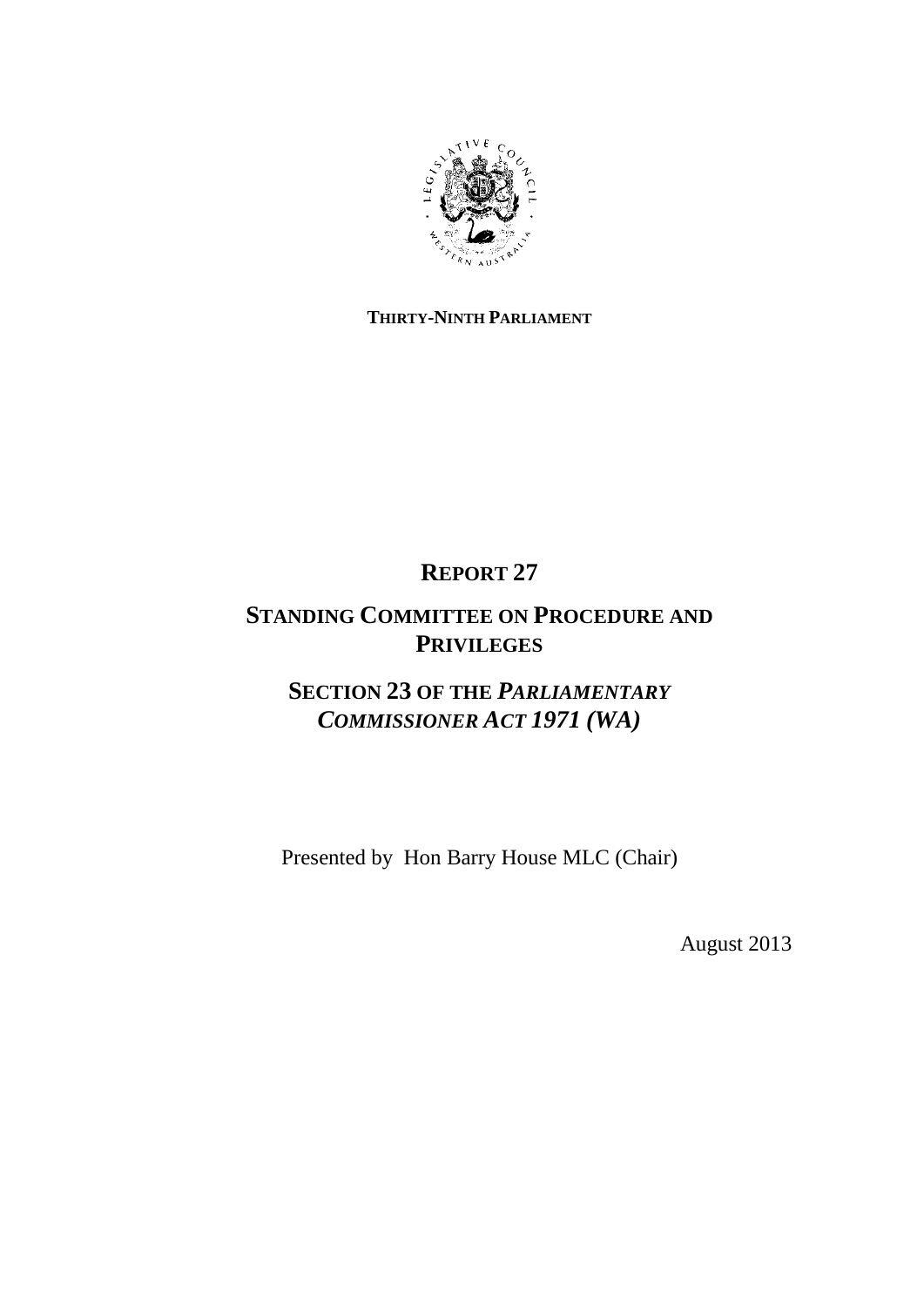### **STANDING COMMITTEE ON PROCEDURE AND PRIVILEGES**

#### **Date first appointed: 24 May 2001**

#### **Terms of Reference:**

The following is an extract from Schedule 1 of the Legislative Council Standing Orders:

#### "**7. Procedure and Privileges Committee**

- 7.1 A *Procedure and Privileges Committee* is established.
- 7.2 The Committee consists of 5 Members, including the President and the Chair of Committees, and any Members co-opted by the Committee whether generally or in relation to a particular matter. The President is the Chair, and the Chair of Committees is the Deputy Chair, of the Committee.
- 7.3 With any necessary modifications, Standing Order 163 applies to a co-opted member.
- 7.4 The Committee is to keep under review the law and custom of Parliament, the rules of procedure of the Council and its Committees, and recommend to the Council such alterations in that law, custom, or rules that, in its opinion, will assist or improve the proper and orderly transaction of the business of the Council or its Committees."

#### **Members as at the time of this inquiry:**

| Hon Barry House MLC (Chair)                        | Hon Adele Farina MLC (Deputy Chair)            |  |
|----------------------------------------------------|------------------------------------------------|--|
| Hon Nick Goiran MLC                                | Hon Colin Holt MLC                             |  |
| <b>Hon Kate Doust MLC</b>                          |                                                |  |
| Staff as at the time of this inquiry:              |                                                |  |
| Malcolm Peacock (Clerk of the Legislative Council) |                                                |  |
| Nigel Lake (Deputy Clerk)                          | Grant Hitchcock (Advisory Officer (Procedure)) |  |

#### **Address:**

Parliament House, Perth WA 6000, Telephone (08) 9222 7222 lcco@parliament.wa.gov.au Website: http://www.parliament.wa.gov.au

#### **ISBN 978 1 922047 51 9**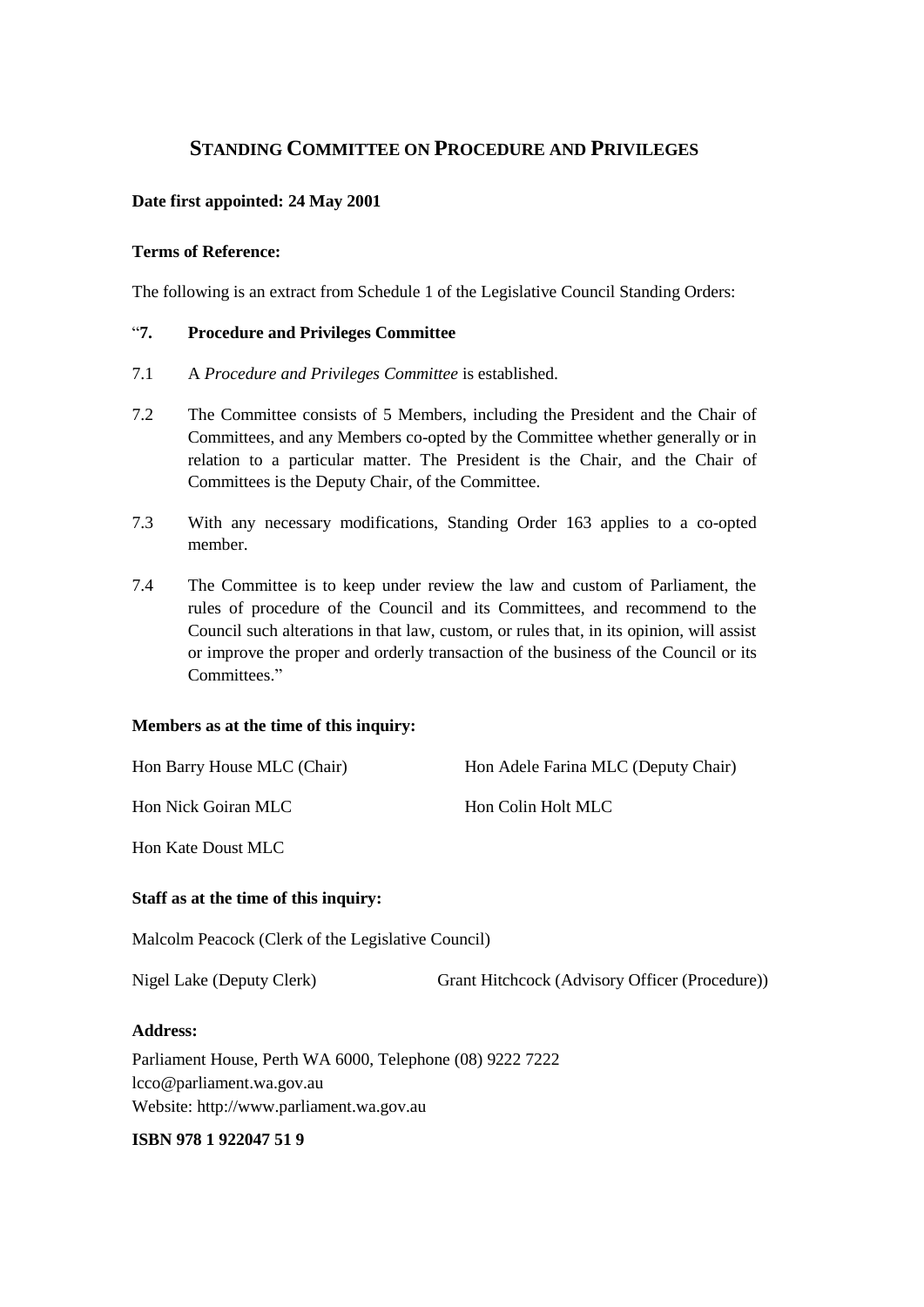### **CONTENTS**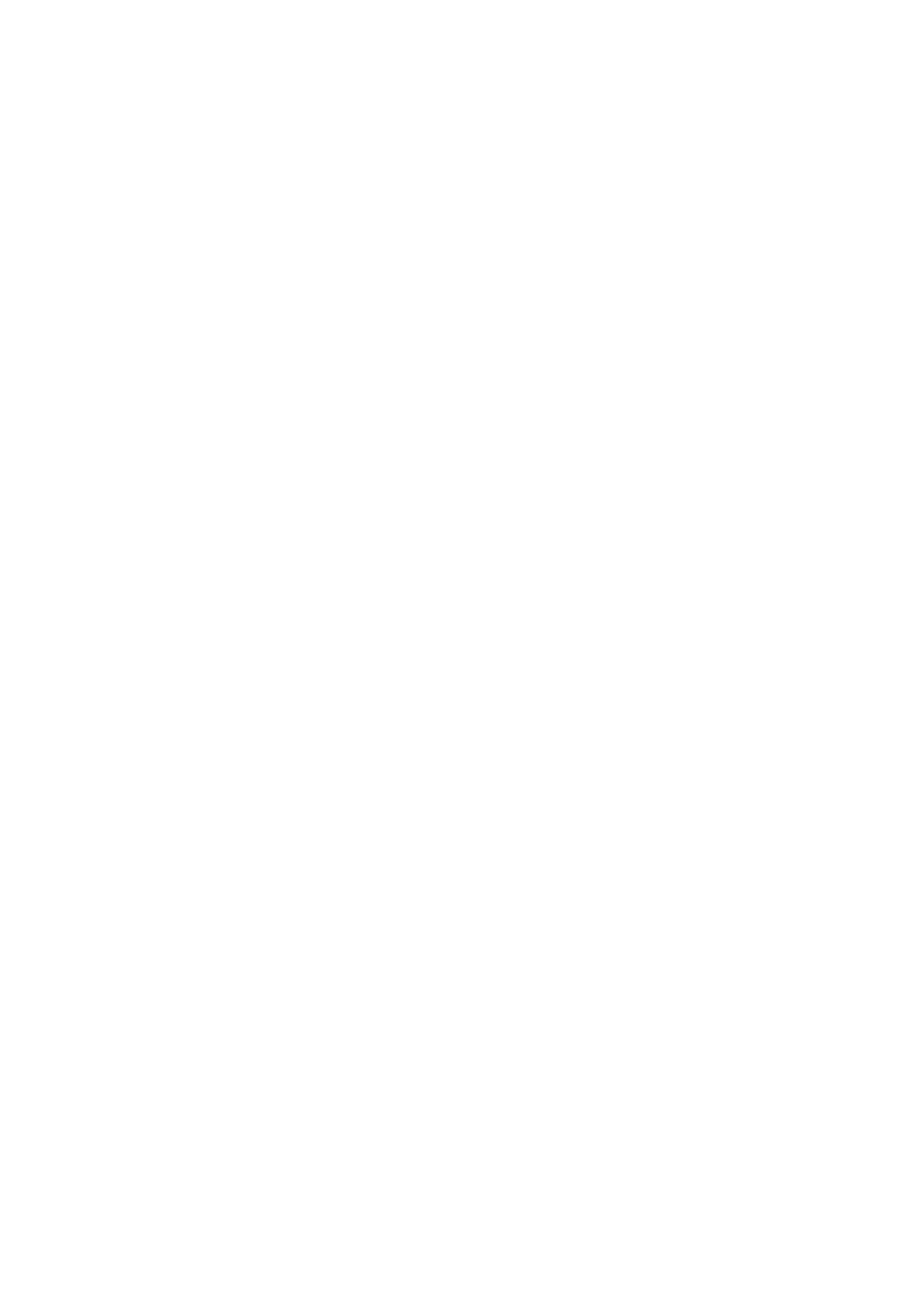#### **REPORT OF THE STANDING COMMITTEE ON PROCEDURE AND PRIVILEGES**

**IN RELATION TO**

**SECTION 23 OF THE** *PARLIAMENTARY COMMISSIONER ACT 1971 (WA)*

#### **1 REFERENCE AND PROCEDURE**

1.1 On 14 November 2012, the Legislative Council resolved the following reference to the *Procedure and Privileges Committee*:

> *That recommendations 1 and 2 of the fifteenth report of the Standing Committee on Public Administration "Omnibus Report — Activity During 38th Parliament" be referred for consideration and report to the Standing Committee on Procedure and Privileges.*

#### **2 BACKGROUND TO THE REFERENCE**

2.1 The *Standing Committee on Public Administration* tabled Report No. 15 in the Legislative Council on 6 November 2012. The report contained the following two recommendations —

**Recommendation 1: The Committee recommends that the Legislative Council refer to the Procedure and Privileges Committee, for consideration and report back to the Legislative Council, the question of the adequacy of the 10 minute per member and 60 minute overall maximum time for debating Committee reports.**

**Recommendation 2: The Committee recommends that section 23 of the Parliamentary Commissioner Act 1971 (WA) be amended to restore the ancient privileges of the Parliament and all of its Committees with respect to the Ombudsman.**

2.2 The report was debated during the course of Consideration of Committee Reports on Wednesday, 14 November 2012.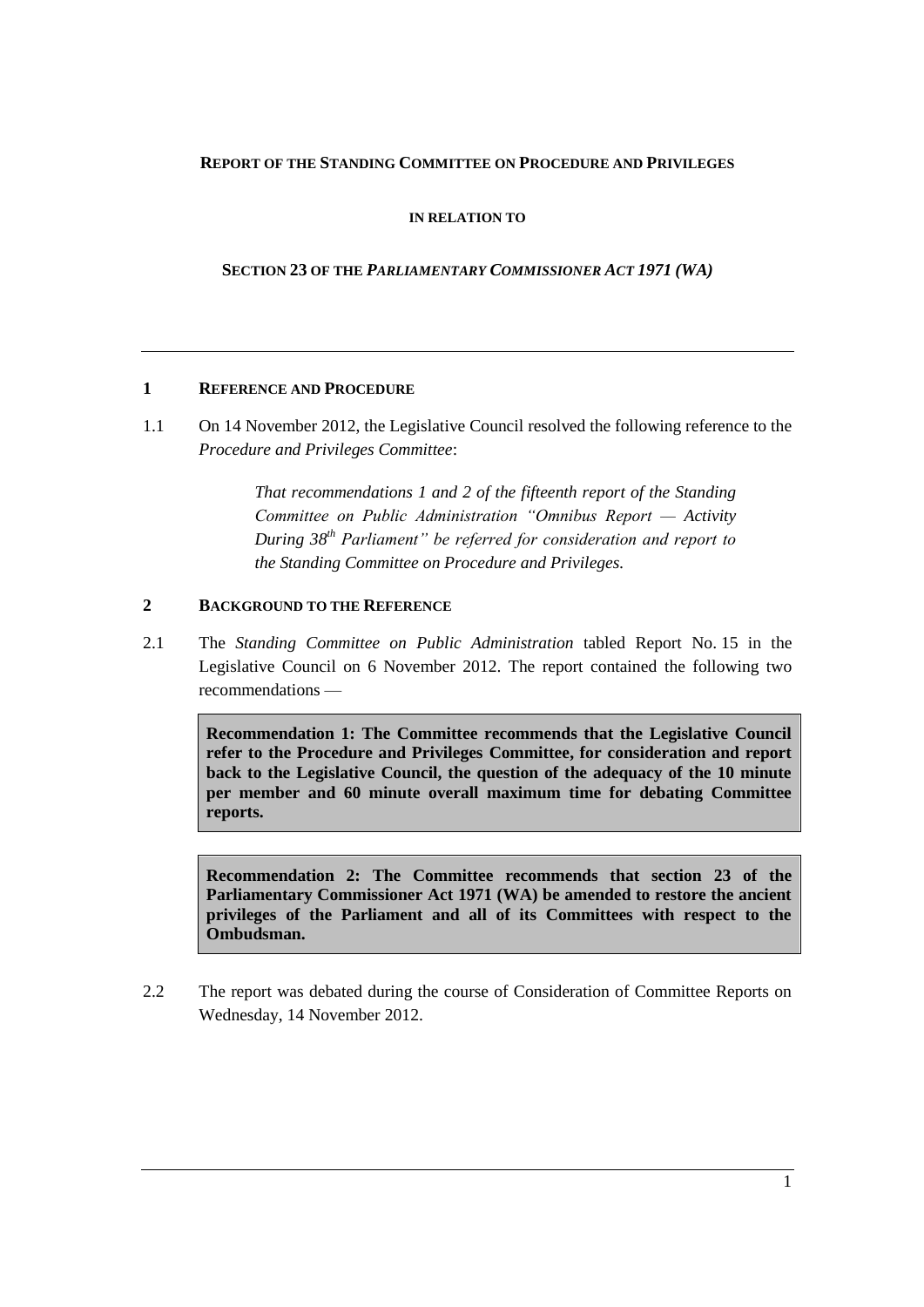- 2.3 During the course of the debate, Members emphasised their concerns regarding the two recommendations, with particular reference to the perceived difficulties faced by committees when requesting information from an officer of the Parliament, such as the Ombudsman. Following the debate on the report, the above reference was referred to the *Procedure and Privileges Committee* ("the PPC")*.*
- 2.4 The PPC notes that the substantive issues in relation to recommendation one, time limits placed on debates for committee reports, have been considered by the PPC and are addressed by recommendation 4 in Report No. 24 — *Further Review of the*  Standing Orders<sup>1</sup>. Having already addressed recommendation one in a previous report, the PPC did not further consider this recommendation and refers Members to PPC Report No. 24.

#### **3 APPROACH BY THE COMMITTEE**

3.1 The PPC considered the referral of recommendation 2 contained in Report No. 15 of the *Public Administration Committee.* Advice was sought from the Clerk in relation to the operation of s 23 of the *Parliamentary Commissioner Act 1971 (WA)* and any perceived impact upon a committee's ability to obtain information from the Ombudsman without resorting to the exercise of a committee's power under s 4 of the *Parliamentary Privileges Act 1891 (WA)*.

#### **4 SECTION 23 OF THE** *PARLIAMENTARY COMMISSIONER ACT 1971 (WA)*

- 4.1 In the course of the PPC's consideration of recommendation 2, the Committee was mindful of the concerns raised by Members during the debate on the report.
- 4.2 The PPC reviewed the reference from the House and considered the operation of s 23 of the *Parliamentary Commissioner Act 1971 (WA).* The PCC observes that s 23 of the Act is not to be read in isolation of the other sections of that Act. Further, the Act does not prevent or restrict either House of Parliament or a committee of either House from obtaining information from the Ombudsman during the course of an inquiry.
- 4.3 The PPC considers that whilst the use of summons by committees to request information may delay the timeliness of an inquiry, it is not the view of the PPC that parliamentary committees are unduly obstructed in their functions by reason of an officer of the Parliament seeking to comply with a statutory obligation.

1

<sup>&</sup>lt;sup>1</sup> Standing Committee on Procedure and Privileges, Parliament of Western Australia, *Report No. 24 – Further Review of the Standing Orders* (2012) 4.